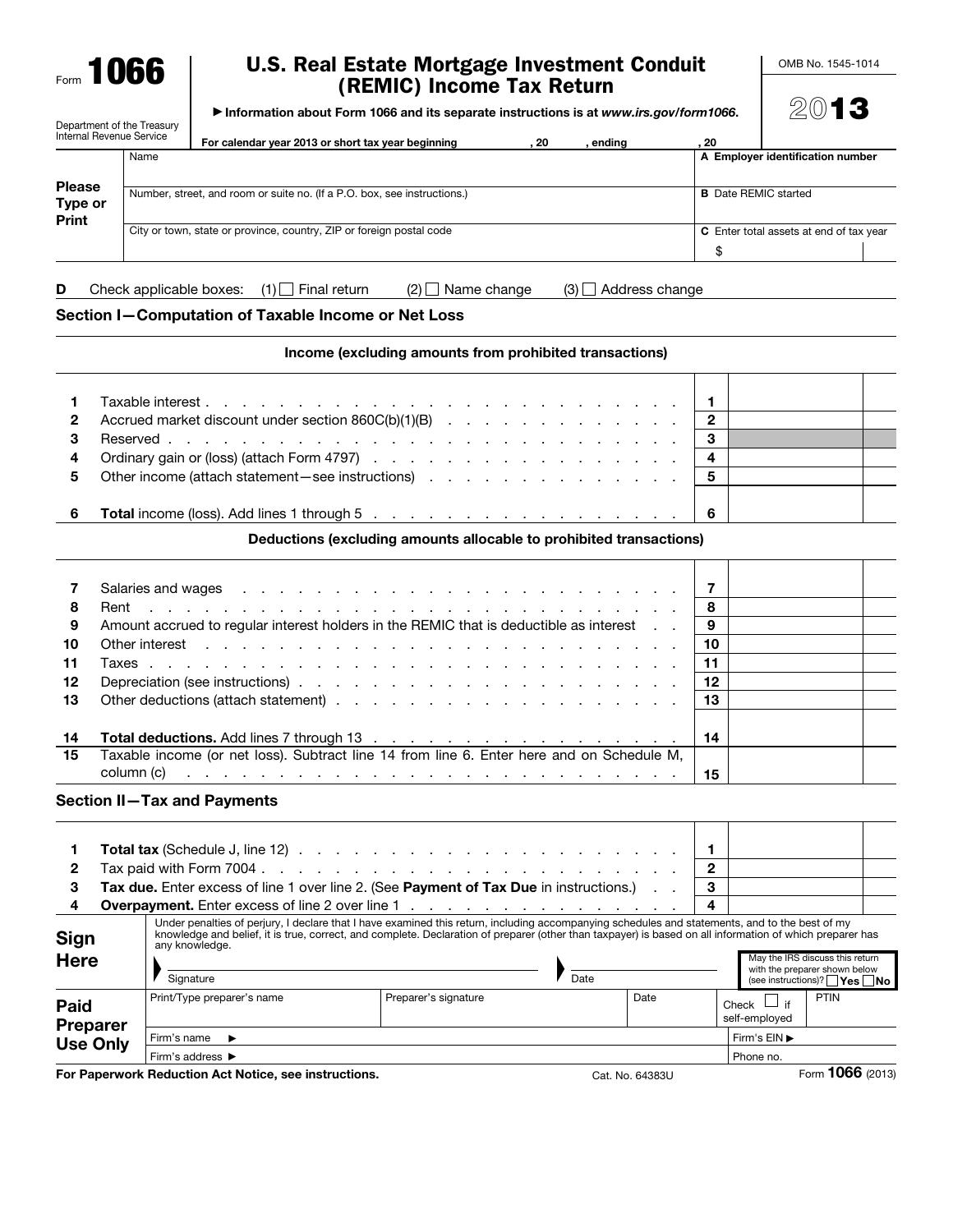| Schedule J | <b>Tax Computation</b> |
|------------|------------------------|
|------------|------------------------|

## Part I—Tax on Net Income From Prohibited Transactions

| 1                   | Income-See instructions.                                                                                                                                                                                                       |                |  |
|---------------------|--------------------------------------------------------------------------------------------------------------------------------------------------------------------------------------------------------------------------------|----------------|--|
| а                   | Gain from certain dispositions of qualified mortgages enters and and all the control of the control of the control of the control of the control of the control of the control of the control of the control of the control of | 1a             |  |
| b                   |                                                                                                                                                                                                                                | 1b             |  |
| c                   |                                                                                                                                                                                                                                | 1c             |  |
| d                   | Gain from the disposition of cash flow investments (except from a qualified liquidation)                                                                                                                                       | 1 <sub>d</sub> |  |
| $\overline{2}$<br>3 | Deductions directly connected with the production of income shown on line 2 (excluding                                                                                                                                         | $\mathbf{2}$   |  |
|                     | deductions attributable to prohibited transactions resulting in a loss)                                                                                                                                                        | 3              |  |
|                     | Tax on net income from prohibited transactions. Subtract line 3 from line 2                                                                                                                                                    | 4              |  |
|                     | Part II-Tax on Net Income From Foreclosure Property (as defined in section 860G(a)(8))<br>(Caution: See instructions before completing this part.)                                                                             |                |  |
| 5                   | Net gain or (loss) from the sale or other disposition of foreclosure property described in section<br>$1221(a)(1)$ (attach statement) $\cdots$ $\cdots$ $\cdots$ $\cdots$ $\cdots$ $\cdots$ $\cdots$ $\cdots$ $\cdots$         | 5              |  |
| 6                   | Gross income from foreclosure property (attach statement)                                                                                                                                                                      | 6              |  |
| 7                   |                                                                                                                                                                                                                                | $\overline{7}$ |  |
| 8                   | Deductions directly connected with the production of income shown on line 7 (attach statement).                                                                                                                                | 8              |  |
| 9                   | Net income from foreclosure property. Subtract line 8 from line 7                                                                                                                                                              | 9              |  |
| 10                  | Tax on net income from foreclosure property. Enter 35% of line 9                                                                                                                                                               | 10             |  |
|                     | Part III-Tax on Contributions After the Startup Day<br>(Do not complete this part if the startup day was before July 1, 1987. See instructions.)                                                                               |                |  |
| 11                  | Tax. Enter amount of taxable contributions received during the calendar year after the startup                                                                                                                                 | 11             |  |
|                     | <b>Part IV-Total Tax</b>                                                                                                                                                                                                       |                |  |
|                     |                                                                                                                                                                                                                                |                |  |

| 12 | <b>Total tax.</b> Add lines 4, 10, and 11. Enter here and on page 1, Section II, line 1 |                  |  |
|----|-----------------------------------------------------------------------------------------|------------------|--|
|    |                                                                                         | Form 1066 (2013) |  |